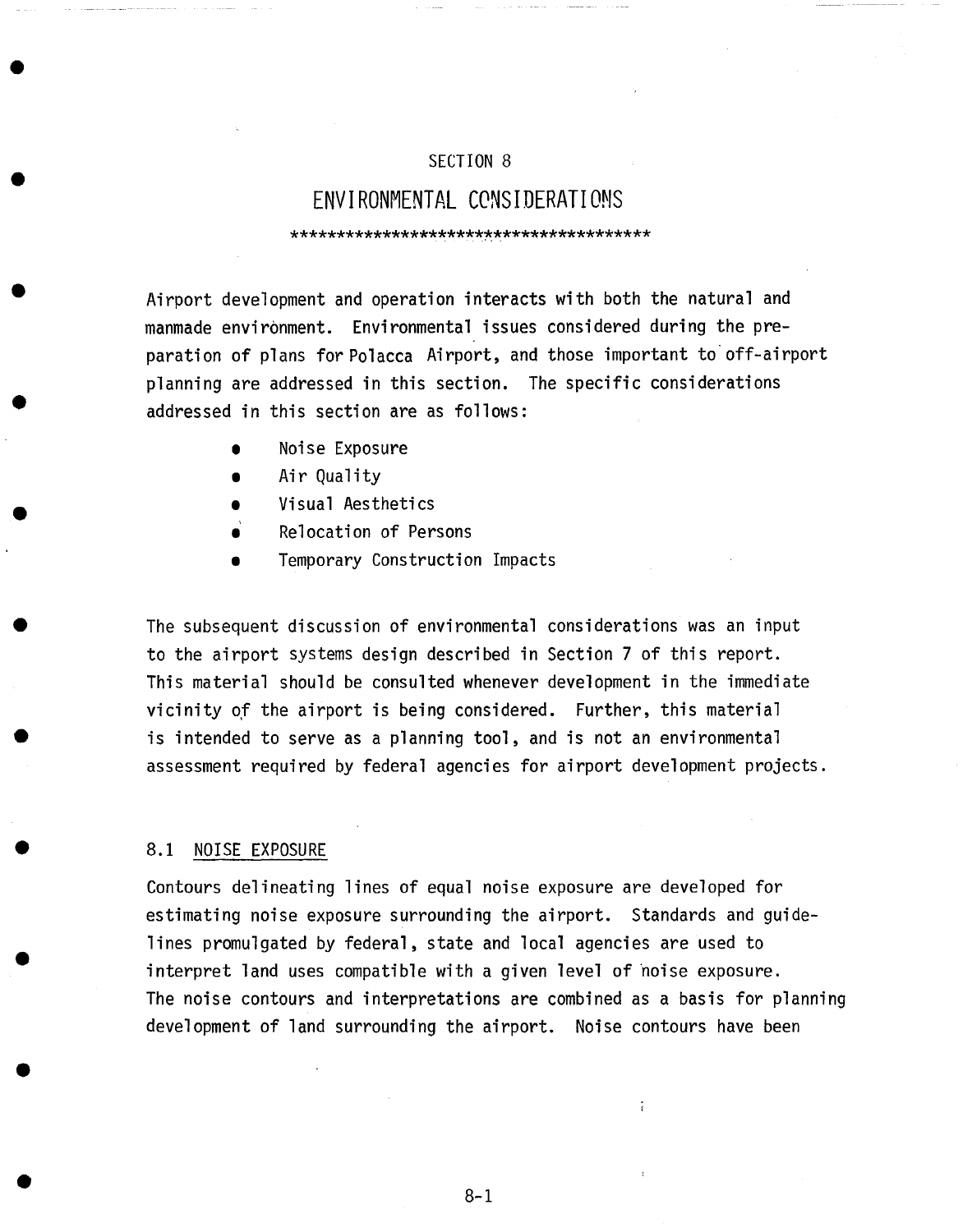developed for 1982 and 1997 forecast activity levels, to enable consideration of initial and long-range noise exposure in the planning process.

Numerous methodologies have been created for estimating and measuring noise exposure. The method used to develop noise contours for this analysis is the Day/Night Average Level (LDN) system.

The noise exposure contours presented herein were developed according to procedure outlined in the technical report entitled "Developing Noise Exposure Contours for General Aviation Airports." Generally, this procedure is to select noise contours from a compendium of computer generated noise contour drawings contained in the report. Selection of noise contours is based on a thorough description of the factors affecting the size of noise contours. It should be noted that the noise exposure contours presented herein represent noise generated by aircraft during flight operations, and do not include noise generated by aircraft during ground operations, or by other surface traffic in the airport vicinity. However, since these are relatively minor noise sources when compared to aircraft flight operations, and their omission will have an insignificant effect on planning land use with respect to noise exposure.

Factors relating specifically to Polacca Airport and used in the presentation of noise contours are listed below:

- The number of aircraft movements will reach 9,800 in 1982 and 33,000 in 1997.
- Of the total aircraft movements, 27 percent will be performed by multi-engine aircraft in 1982, and 25 percent in 1997.
- There will be no jet aircraft activity.
- Landings will be to the southwest approximately 85 percent of the time.
- **O**  More than 99 percent of all aircraft activity will occur during the daytime period (0700-2200).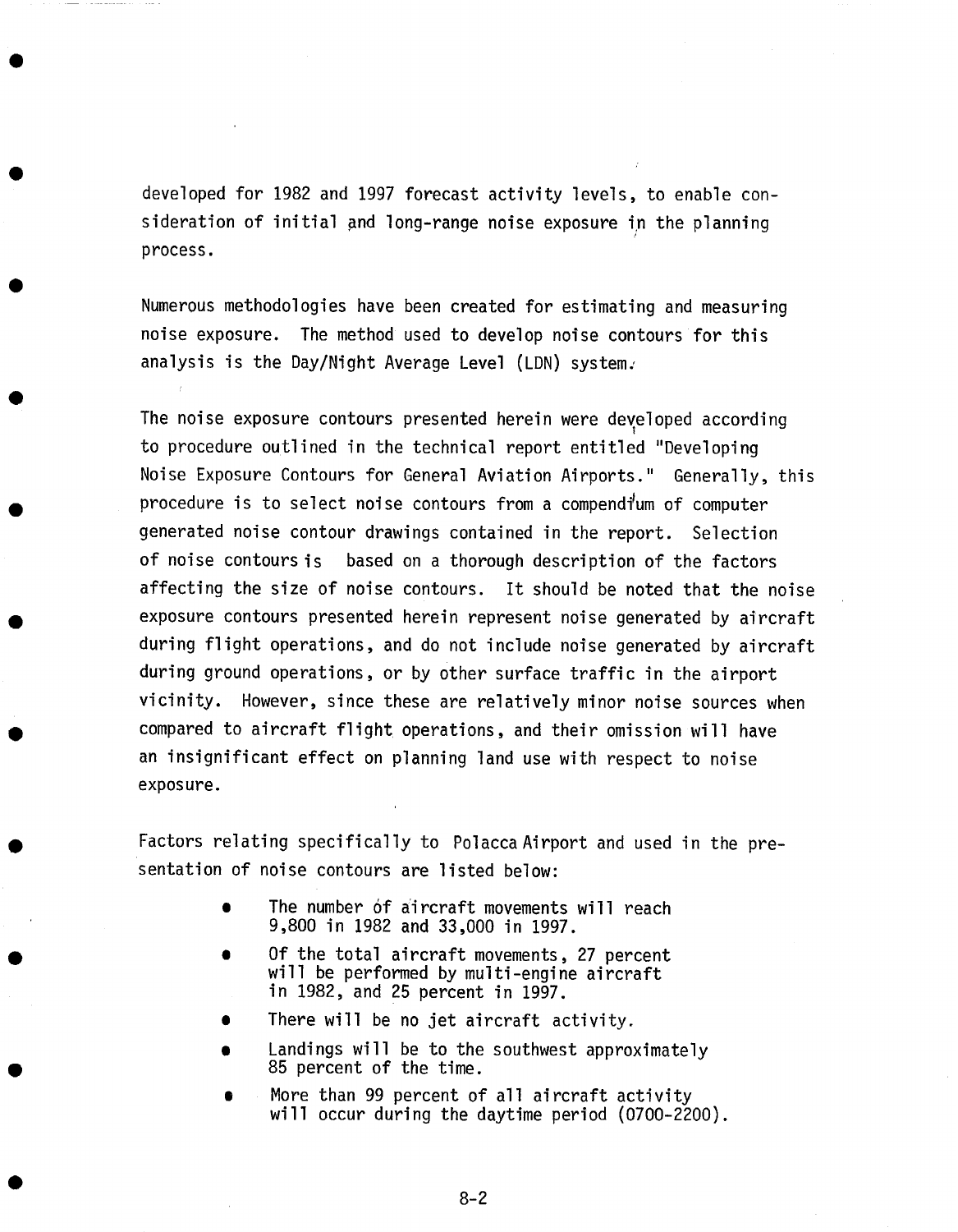The comprehensive long-range noise planning in this country has been initiated under statutes enacted by the State of California. The state has gained extensive experience in land use planning relating to noise and, as such, has collected substantial information in support of its land use planning guidelines. The guidelines promulgated by the State of California for evaluating land use compatibility are presented in Exhibit 8-1. As might be expected, there is considerable latitude in the interpretation as to what level of noise exposure is compatible with a specific land use. The highest level of the "normally acceptable" band represents the maximum desirable noise level for existing or conventional construction not including special noise insulation. Evaluation of land uses within the "conditionally acceptable" or "normally unacceptable" bands should include consideration of interior noise reduction resulting from the structure, and the amount of time which activities are conducted outdoors as opposed to indoors.

The guidelines presented in Exhibit 8-1 are intended to aid a community in planning a noise environment which it deems to be permissible. However, since these guidelines were developed for a mean community (that is, an average community), it was necessary to also develop some type of correction that could be applied to more accurately reflect the specific community. Correction factors which were developed are presented in Exhibit 8-2. Generally, the correction factors reflect that a quiet environment will be more susceptible to noise impact than a noisy environment, and take into account the community's general understanding and awareness of the specific noise source.

Exhibit 8-3 illustrates the LDN noise contours for 1982 and 1997. All land use within all the noise contours is agricultural or cattle grazing. Future residential development should be prohibited within the area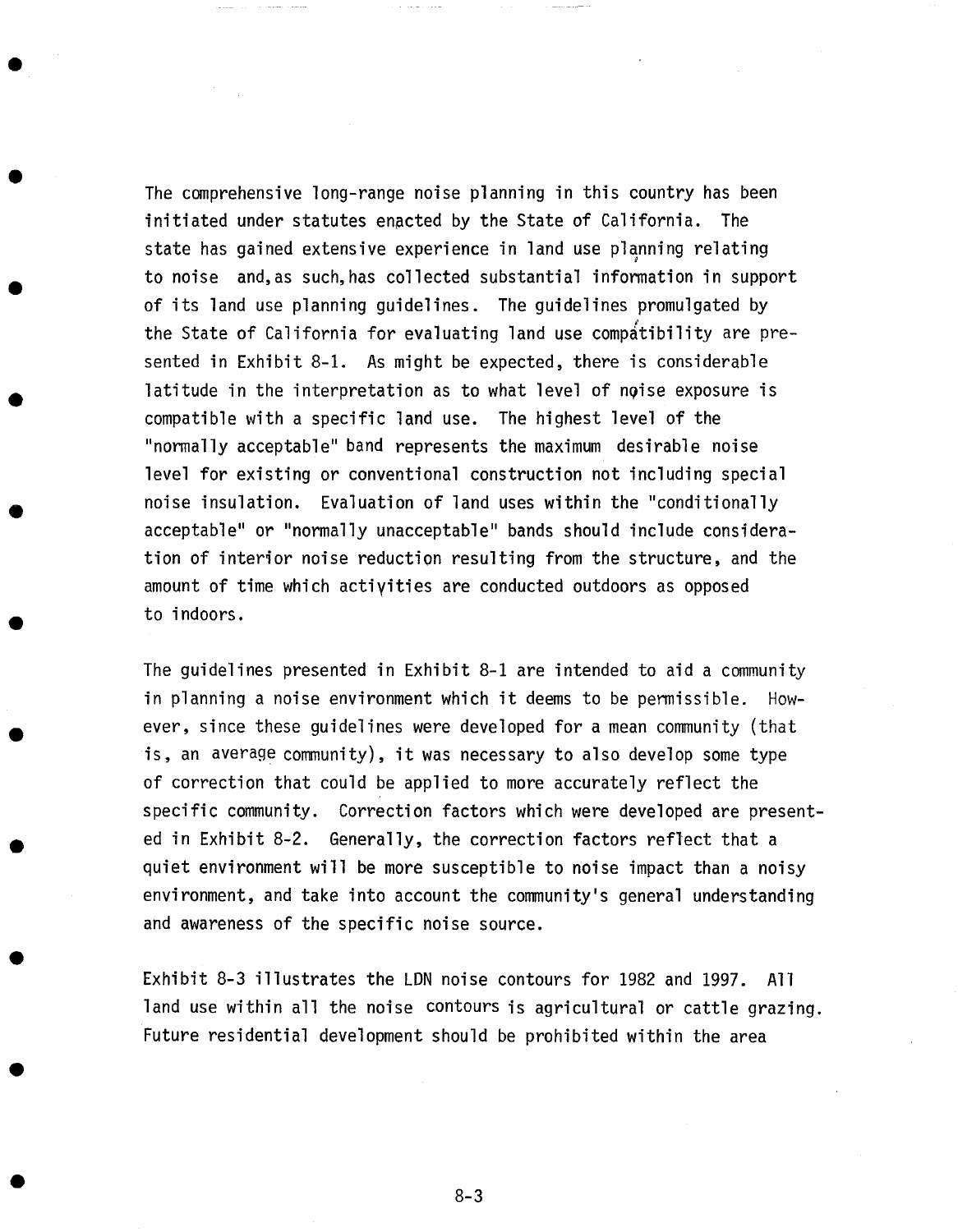| <b>LAND USE CATEGORY</b>                                                       | <b>COMMUNITY NOISE EXPOSURE</b><br>Ldn OR CNEL, dB<br>SS.<br>65<br>70.<br>75<br>80 |
|--------------------------------------------------------------------------------|------------------------------------------------------------------------------------|
| RESIDENTIAL - LOW DENSITY<br>SINGLE FAMILY, DUPLEX,<br>MOBILE HOMES            | <b>Million Collins Collins</b>                                                     |
| RESIDENTIAL - MULTI, FAMILY                                                    | ra a parte del<br>ANNI MANINI                                                      |
| <b>TRANSIENT LODGING -</b><br>MOTELS, HOTELS                                   | ara a basa asas<br>SHIHIDIBIDIDI<br>Vezi s                                         |
| <b>SCHOOLS, LIBRARIES,</b><br>CHURCHES, HOSPITALS.<br><b>NURSING HOMES</b>     | an Trito                                                                           |
| <b>AUDITORIUMS, CONCERT</b><br>HALLS, AMPHITHEATRES                            | AMARAHINI KAMARAHINI K                                                             |
| <b>SPORTS ARENA, OUTDOOR</b><br><b>SPECTATOR SPORTS</b>                        | IIIII IIXIIII IIXII IIXII IIII III<br>S. Sand                                      |
| PLAYGROUNDS.<br><b>NEIGHBORHOOD PARKS</b>                                      | 23 J<br>-149<br>-144<br><b>1999 - 1999</b>                                         |
| <b>GOLF COURSES, RIDING</b><br>STABLES, WATER RECREATION.<br><b>CEMETERIES</b> | लला<br><u>ma</u><br>88. HUSS<br>a a                                                |
| OFFICE BUILDINGS, BUSINESS<br><b>COMMERCIAL AND</b><br><b>PROFESSIONAL</b>     | लका<br>فتحدد المتعان<br>XIIIXIIIIIIIXIIII                                          |
| INDUSTRIAL, MANUFACTURING<br>UTILITIES, AGRICULTURE                            | लिया<br>VIIIIII                                                                    |

### INTERPRETATION



NORMALLY ACCEPTABLE

Specified land use is satisfactory, based upon the assumption that any buildings involved are of normal conventional construction, without any special noise insulation requirements.

### **CONDITIONALLY ACCEPTABLE**

New construction or development should be undertaken only after a detailed analysis of the noise reduction requirements is made and needed noise insulation features included in the design. Conventional construction, but with closed windows and fresh air supply systems or air conditioning will normally suffice.

NORMALLY UNACCEPTABLE

New construction or development should generally be discouraged. If new construction or development does proceed, a detailed analysis of the noise reduction requirements must be made and needed noise insulation features included in the design.



### **CLEARLY UNACCEPTABLE**

New construction or development should generally not be undertaken.

### CONSIDERATIONS IN DETERMINATION OF NOISE-COMPATIBLE LAND USE

A. NORMALIZED NOISE EXPOSURE INFORMATION DESIRED

Where sufficient data exists, evaluate land use suitability with respect to a "normalized" value of CNEL or L<sub>dn</sub>. Normalized values are<br>obtained by adding or subtracting the constants described in **EX**.  $3-7$ to the measured or calculated value of CNEI. or Ldn.

### **B. NOISE SOURCE CHARACTERISTICS**

The land use-noise compatibility recommendations should be viewed in relation to the specific source of the noise. For example, aircraft and railroad noise is normally made up of higher single noise events than auto traffic but occurs less frequently. Therefore, different<br>sources yielding the same composite noise exposure do not necessarily create the same noise environment. The State Aeronautics Act uses<br>65 dB CNEL as the criterion which airports must eventually meet to<br>65 dB CNEL as the criterion which airports must eventually meet to<br>protect existing resid to aircraft noise. In order to facilitate the purposes of the Act, one of which is to encourage land uses compatible with the 65 dB CNEL<br>criterion wherever possible, and in order to facilitate the ability of<br>airports to comply with the Act, residential uses located in Community Noise Exposure Areas greater than 65 dB should be discouraged and considered located within normally unacceptable areas.

### **C. SUITABLE INTERIOR ENVIRONMENTS**

One objective of locating residential units relative to a known noise source is to maintain a suitable interior noise environment at no<br>greater than 45 dB CNEL of  $L_{dn}$ . This requirement, coupled with<br>the measured or calculated noise reduction performance of the type of structure under consideration, should govern the minimum acceptable distance to a noise source.

### D. ACCEPTABLE OUTDOOR ENVIRONMENTS

Another consideration, which in some communities is an overriding factor, is the desire for an acceptable outdoor noise environment. When this is the case, more restrictive standards for land use compatibility, typically below the maximum considered "normally acceptable" for that land use category, may be appropriate.

Guidelines for the Preparation and Content of Noise Elements of the<br>General Plan, Office of Noise Control, California Department of<br>Health, February 1976. Source:

| <b>HOPI TRIBE</b><br><b>ORAIBI, ARIZONA</b> | <b>EXHIBIT</b>               |
|---------------------------------------------|------------------------------|
| LAND USE COMPATIBILITY FOR                  | $8 - 1$                      |
|                                             | COMMUNITY NOISE ENVIRONMENTS |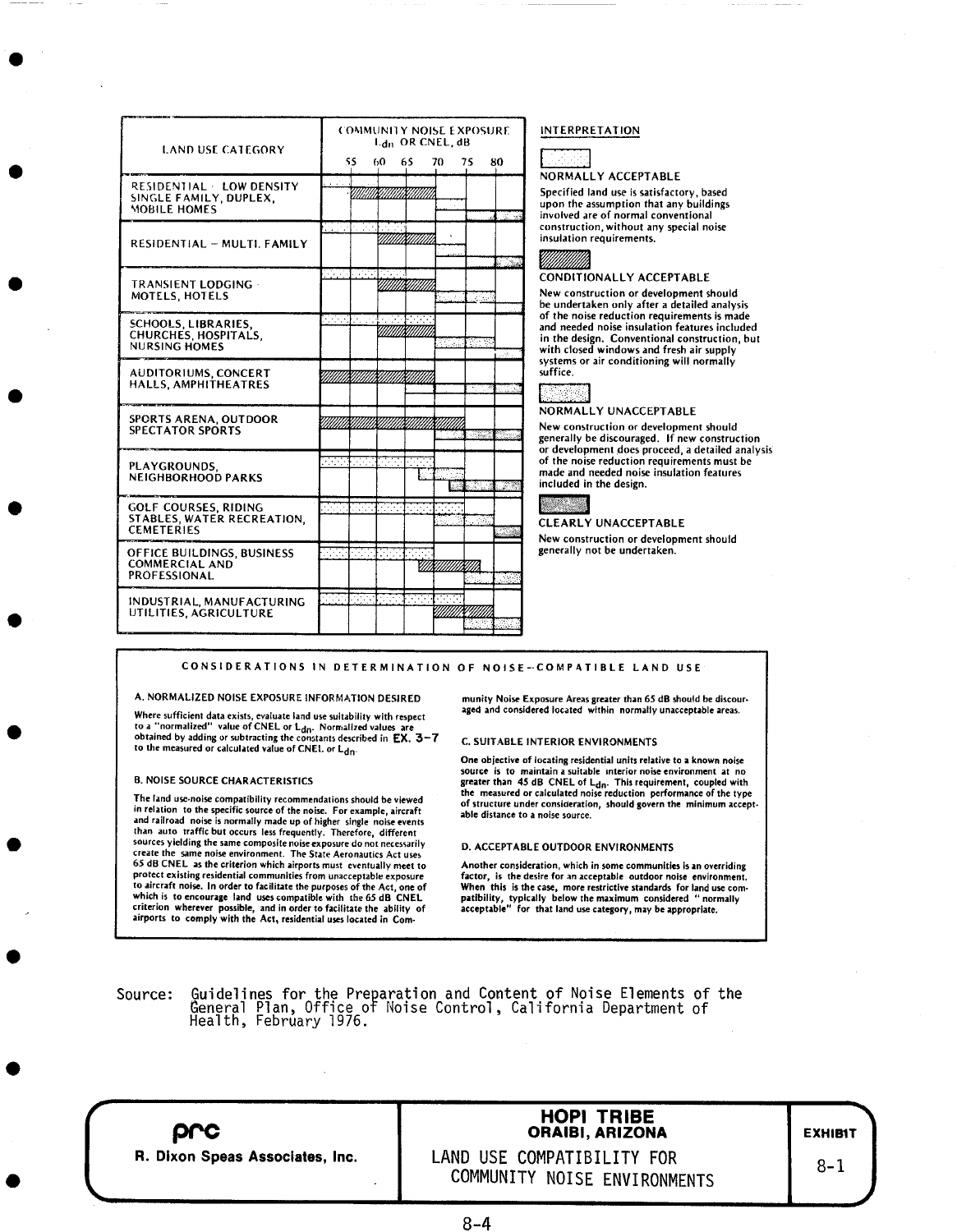# EXHIBIT 8-2

# CORRECTIONS TO BE ADDED TO THE MEASURED COMMUNITY NOISE EQUIVALENT LEVEL (CNEL) TO OBTAIN NORMALIZED CNEL

| Type of<br>Correction                                             | Description                                                                                                                                                                                                                                                                                                                                   | Amount of Correction<br>to be Added to<br>Measured CNEL in dB |
|-------------------------------------------------------------------|-----------------------------------------------------------------------------------------------------------------------------------------------------------------------------------------------------------------------------------------------------------------------------------------------------------------------------------------------|---------------------------------------------------------------|
| Seasonal                                                          | Summer (or year-round operation).                                                                                                                                                                                                                                                                                                             | $\mathbf{0}$                                                  |
| Correction                                                        | Winter only (or windows always closed).                                                                                                                                                                                                                                                                                                       | $-5$                                                          |
| Correction<br>for Outdoor<br>Residual<br>Noise Level              | Quiet suburban or rural community (remote<br>from large cities and from industrial<br>activity and trucking).                                                                                                                                                                                                                                 | $+10$                                                         |
|                                                                   | Quiet suburban or rural community (not<br>located near industrial activity).                                                                                                                                                                                                                                                                  | $+5$                                                          |
|                                                                   | Urban residential community (not immediately<br>adjacent to heavily traveled roads and<br>industrial areas).                                                                                                                                                                                                                                  | $\mathbf 0$                                                   |
|                                                                   | Noisy urban residential community (near<br>relatively busy roads or industrial areas).                                                                                                                                                                                                                                                        | $-5$                                                          |
|                                                                   | Very noisy urban residential community.                                                                                                                                                                                                                                                                                                       | $-10$                                                         |
| Correction for<br>Previous Exposure<br>and Community<br>Attitudes | No prior experience with the intruding noise.                                                                                                                                                                                                                                                                                                 | $+5$                                                          |
|                                                                   | Community has had some previous exposure to<br>intruding noise but little effort is being<br>made to control the noise. This correction<br>may also be applied in a situation where the<br>community has not been exposed to the noise<br>previously, but the people are aware that bona<br>fide efforts are being made to control the noise. | $\mathbf{0}$                                                  |
|                                                                   | Community has had considerable previous exposure<br>to the intruding noise and the noise-maker's<br>relations with the community are good.                                                                                                                                                                                                    | $-5$                                                          |
|                                                                   | Community aware that operation causing noise is<br>very necessary and it will not continue in-<br>definitely. This correction can be applied for<br>an operation of limited duration and under<br>emergency circumstances.                                                                                                                    | $-10$                                                         |
| Pure Tone or                                                      | No pure tone or impulsive character.                                                                                                                                                                                                                                                                                                          | $\mathbf 0$                                                   |
| Impulse                                                           | Pure tone or impulsive character present.                                                                                                                                                                                                                                                                                                     | $+5$                                                          |

Source: Guidelines for the Preparation and Content of Noise Elements of the General Plan, Office of Noise Control, California Department of Health, February 1976.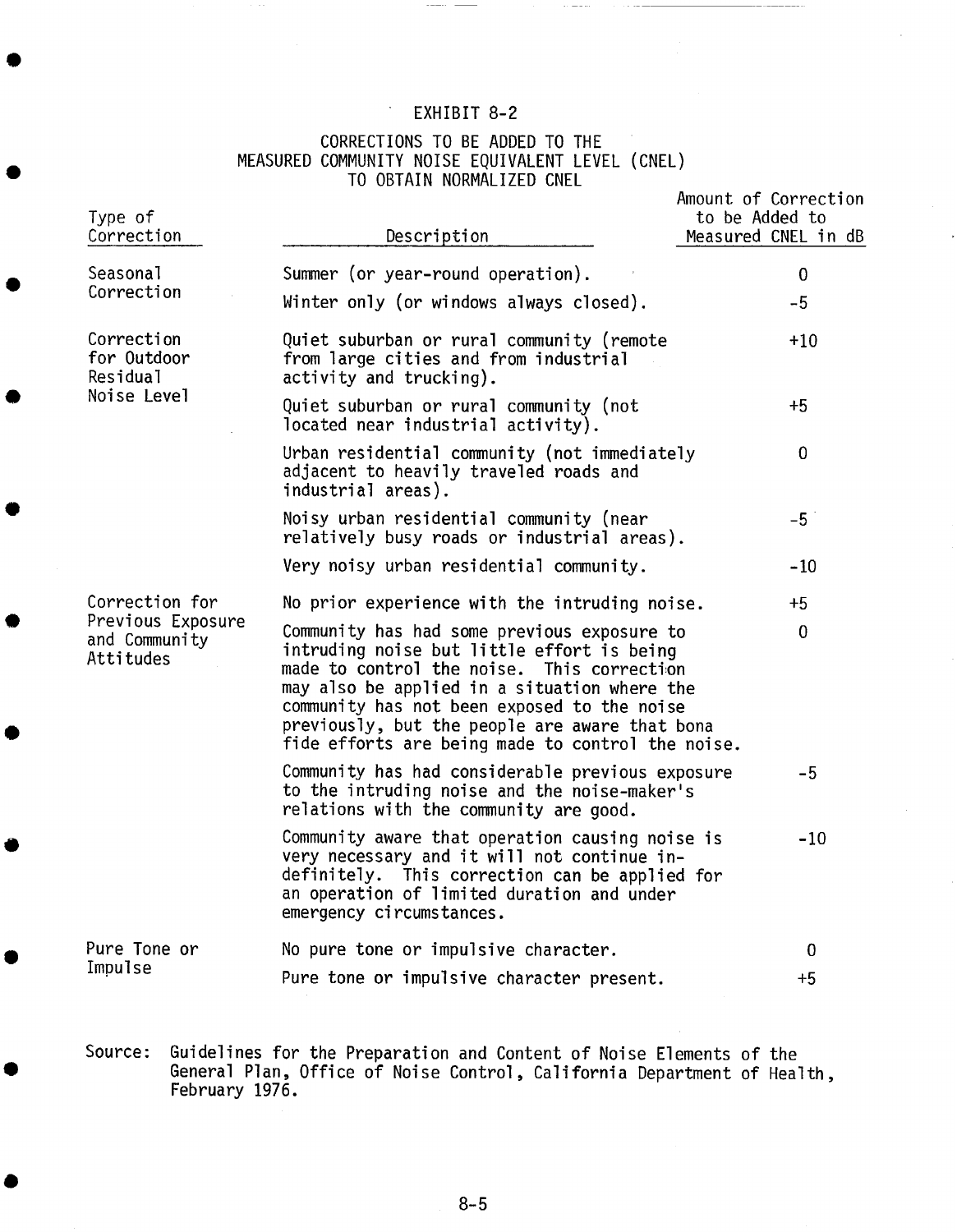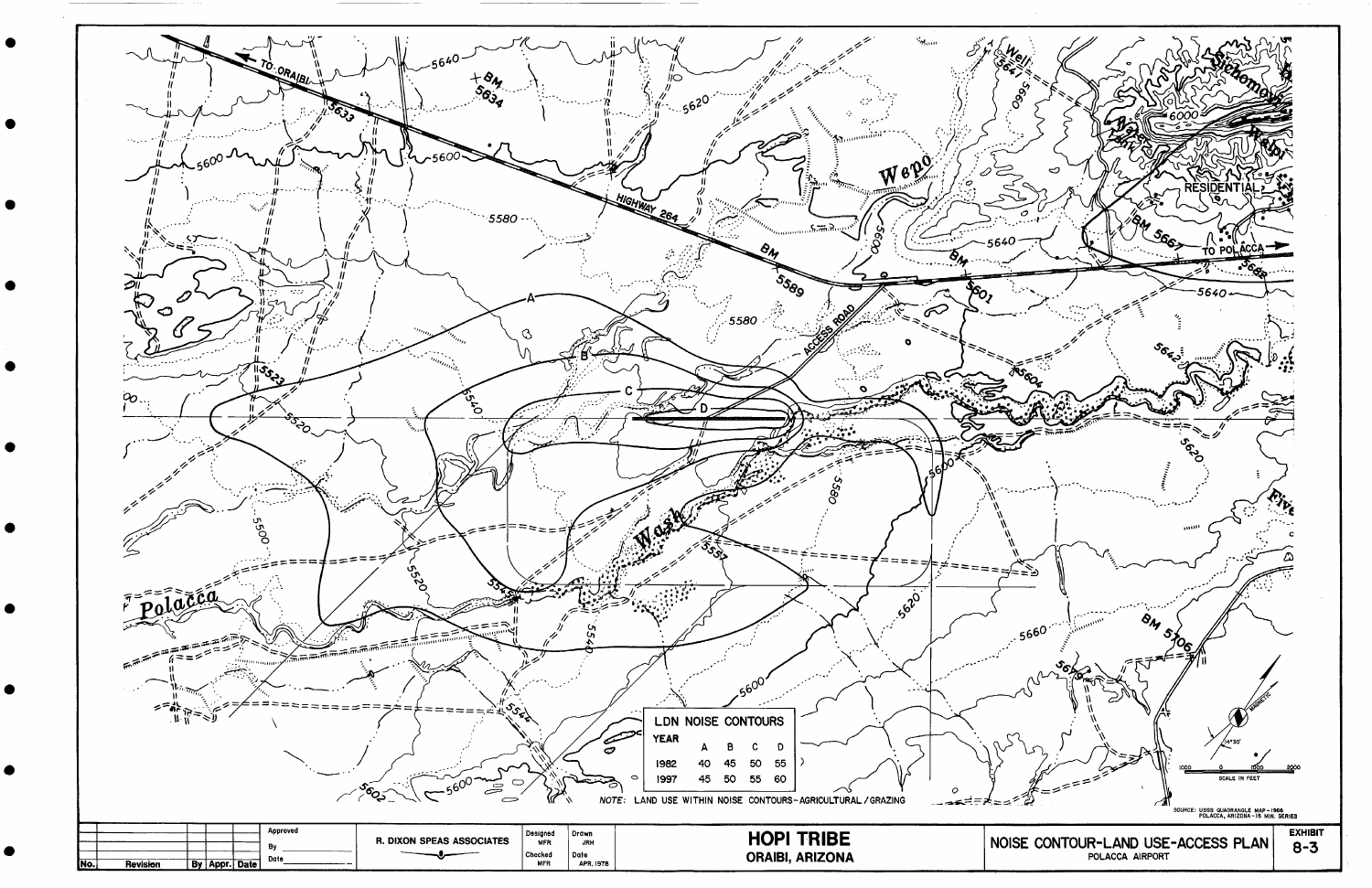described by noise contour "C", and should only be conditionally permitted within the area described by noise contour "A". The nearest existing residential development is located at Walpi Village, far removed from any potential noise disturbance.

## 8.2 AIR QUALITY

Planning with respect to air quality is undertaken in a manner similar to that for noise exposure. At large metropolitan airports pollutant concentration contours are developed; however, at low activity general aviation airports such as Polacca Airport, pollutant emissions are insufficient, and instead, pollutant concentrations are estimated for given areas or points. The projected pollutant concentrations are compared with national air quality standards and used as a basis for planning the location of pollutant sources and sensitive receptors.

Atmospheric concentrations of pollutants projected herein were calculated using a hand model developed by the San Francisco Bay Area Pollution Control District. The model is described in the publication "Guidelines for Air Quality Impact Analysis of Projects," dated June, 1975. In addition, two supportive publications (References 1 and 2) were used in the calculation of pollutant emissions.

Generally, the model's methodology is a pyramid approach. First, pollutant emissions are calculated for aircraft sources, line sources, and point sources within each local project impact area. A local project impact area is defined as a one kilometer square containing the areas of greatest vehicular traffic on and adjacent to the airport. Secondly, an area concentration is calculated by assembling the individual source emissions. Finally, area source emissions are combined as the basis for estimating a regional concentration.

8-7

i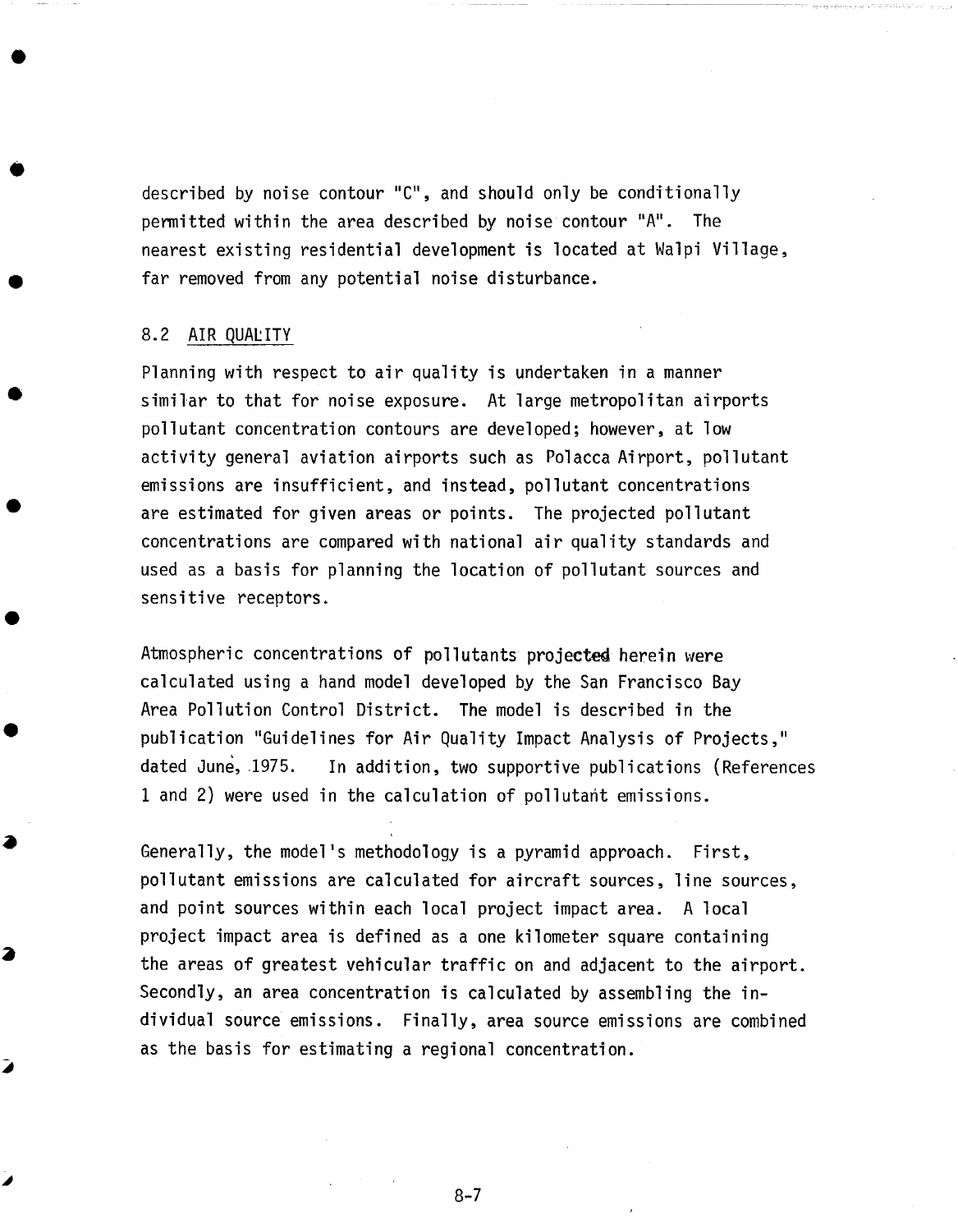The purpose of calculating an area concentration is to provide an indication of the average impact of project (airport) emissions on a mobile receptor traveling in areas of substantial project-related emissions. The regional concentration provides a conservative estimate of the concentrations resulting from project emissions after they become thoroughly mixed, vertically and horizontally, after traveling a considerable distance downwind. To estimate the impact downwind of a runway, an end-of-runway concentration is calculated for a point I00 meters downwind of each runway.

Investigation of the proposed airport layout, the surface transportation system, and surrounding land uses led to the definition of one local project impact area: the apron area. This area is centered at the airport automobile parking apron and contains pollutant emissions from all aircraft ground operations, plus emissions from airport related vehicular traffic. Ground service vehicle emissions were not calculated as part of this analysis because light general aviation aircraft require very little ground service. Emissions from non-airport related vehicular traffic was omitted because surveys and projections of traffic were not available.

The regional concentration was calculated by adding the emissions from aircraft flight operations to the emissions calculated for the apron area. The forecast aircraft and highway vehicular traffic, and emission factors used in the calculation of pollutant concentrations are tabulated in Appendix III of this report.

Projected pollutant concentrations for Polacca Airport are presented in Exhibit 8-4. The national primary standard shown is the level of air quality necessary, with an adequate margin of safety, to protect the public health; the secondary standards represent the level of air quality

◢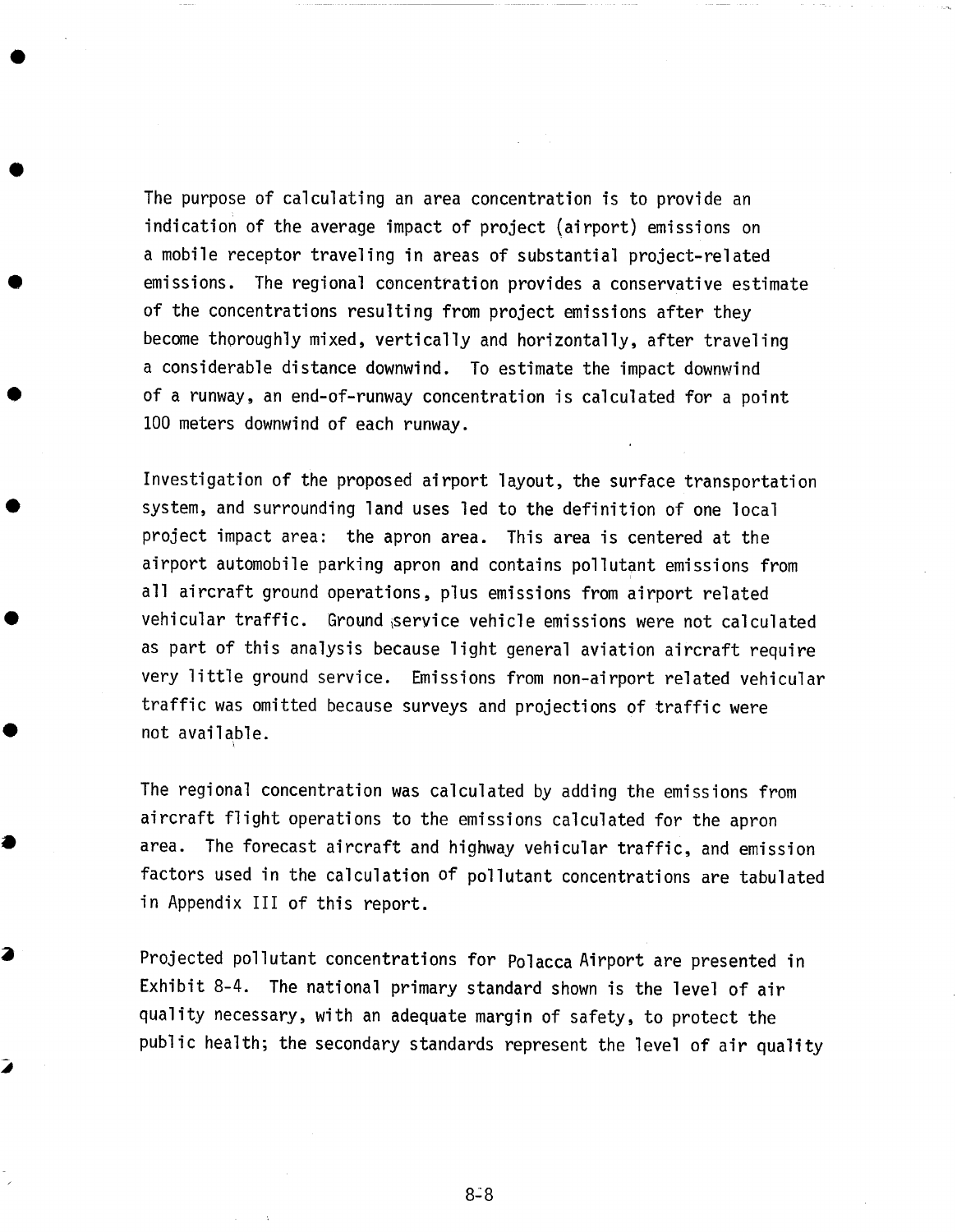# EXHIBIT 8-4

### LONG-RANGE (1977) PROJECTED PROJECT POLLUTANT CONCENTRATIONS

|                                        |                                                | National Ambient<br>Air Quality Standards |                    | Calculated Air Quality Concentrations (uqlm <sup>3</sup> ) |                |                                              |              |
|----------------------------------------|------------------------------------------------|-------------------------------------------|--------------------|------------------------------------------------------------|----------------|----------------------------------------------|--------------|
|                                        | Averaging                                      |                                           |                    | Regional                                                   | Terminal       | Point 100<br>Meters<br>Off Runway<br>End To: |              |
| Pollutant                              | Time                                           | Primary                                   | Secondary          | Concentration                                              | Area           | Southwest                                    | Northeast    |
| CO -<br>Carbon Monoxide                | 8 hrs<br>1 <sub>hr</sub>                       | 10,000<br>40,000                          | 10,000<br>40,000   | $\leq$ 1                                                   | 132<br>241     | 115<br>230                                   | 651<br>1,302 |
| HC -<br>Hydrocarbons -                 | 3 hrs<br>$(6-9 a.m.)$                          | $160^{1/2}$                               | $160^{1/2}$        | $\leq$ 1                                                   | 5              | 4                                            | 28           |
| $NOx -$<br>Oxides of Nitrogen          | Annual Avg.<br>1 <sub>hr</sub>                 | $100^{2/}$<br>None                        | $100^{2/}$<br>None | $\leq$ 1                                                   | $\frac{1}{3}$  | $\overline{c}$                               | 16           |
| Suspended<br>Particulate $\frac{3}{2}$ | Annua <sub>1</sub><br>Geometric Mean<br>24 hrs | 75<br>260                                 | 60<br>150          | $\leq 1$                                                   | <1<br>$\leq$ 1 | $\leq$ 1                                     |              |

- $1/$  Standard is for non-methane hydrocarbons
- $2/$  Standard is for nitrogen dioxide
- 3/ Calculated concentrations are annual average
- (-) Not calculated
- uglm 3 Micrograms per cubic meter

# Source: PRC-R. Dixon Speas Associates July 1977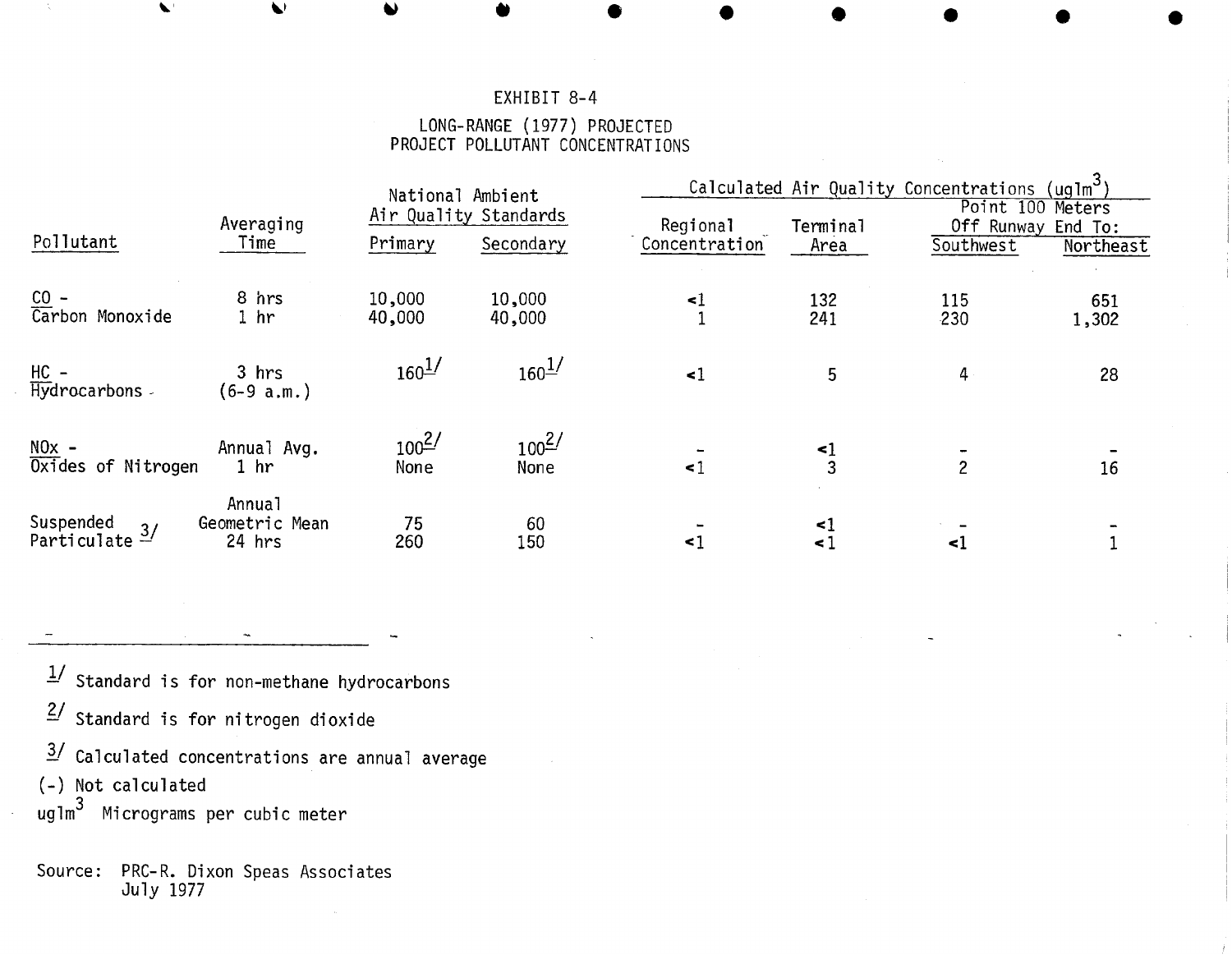necessary to protect the public welfare from any known or anticipated adverse effects of a pollutant. The four pollutants are described below:

Carbon Monoxide (CO) is an odorless, colorless, toxic gas commonly produced by oxygen-deficient combustion. Emission of carbon monoxide by turboprop aircraft is greatest during the taxi and idle modes, whereas for piston aircraft the emission rates are greatest during the takeoff and climbout modes. Highway vehicle emission rates decrease as the speed of the vehicle is increased, decreasing about 70 percent between 15 mph and 60 mph.

Hydrocarbons (HC) are often introduced into the atmosphere as a pollutant through the incomplete combustion or evaporation of liquid hydrocarbon fuels. In addition to its own harmful effects, reactive hydrocarbons (non-methane hydrocarbons) are associated with the formation of photochemical oxidants. This analysis has projected total hydrocarbons, which includes the reactive hydrocarbons as a subgroup. Emission of hydrocarbons is similar to the emission of carbon monoxide, highest for turboprop aircraft during taxi and idle, and highest for piston aircraft during takeoff and climbout. For highway vehicles, the emission rate decreases approximately 60 percent as speed increases from 15 mph to 60 mph.

Nitrogen Oxide (NO) is formed by the oxidation of atmospheric nitrogen during the high-temperature combustion of fuels. NO reacts in the atmosphere to form Nitrogen Dioxide (NO<sub>2</sub>). In this analysis, the concentrations of NO and NO<sub>2</sub> have been combined and referred to as Oxides of Nitrogen (NOx). Oxides of nitrogen are toxic and corrosive. They are also associated with the formation of photochemical oxidants. Emission of oxides of nitrogen is greatest during the takeoff and climbout modes for both turboprop and piston aircraft. Unlike carbon monoxide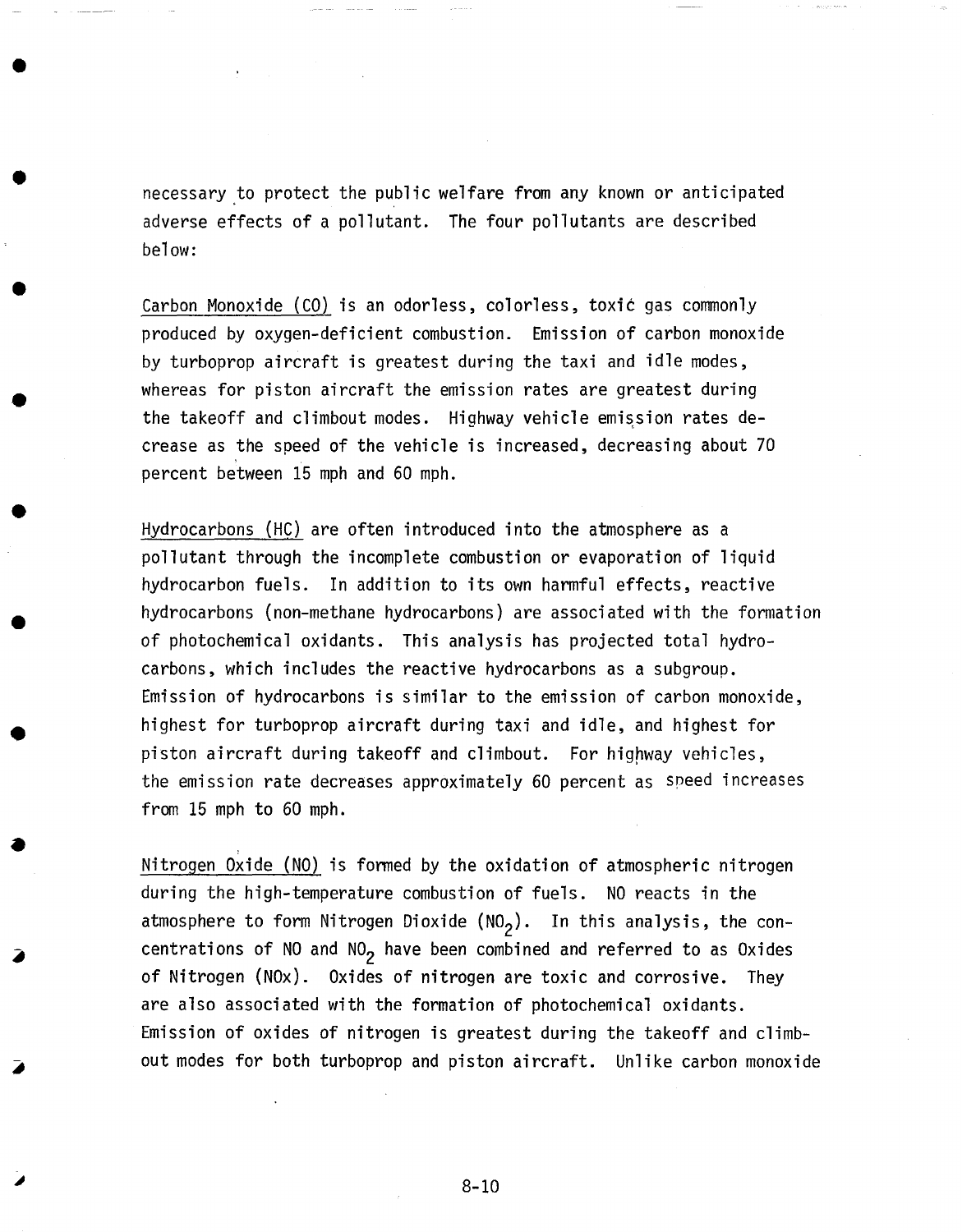and hydrocarbons, the emission rate of oxides of nitrogen for highway vehicles increases linearly as the speed of the vehicle increases.

Suspended Particulate Matter (PT) are produced by a variety of sources. High particulate concentrations in the atmosphere reduce visibility, damage vegetation, and are associated with respiratory ailments in humans. In numerical terms, suspended particulate matter is the smallest of airport pollutants. Whereas particulate emission rates for highway vehicles are available for both exhaust emissions and tire wear, only exhaust emissions are available for aircraft. Since tire wear on aircraft is very substantial, estimation of particulate emission for aircraft is correspondingly understated. In fact, there are no exhaust emission factors for piston aircraft, only for turboprop aircraft.

Investigation of Exhibit 8-4 reveals that none of the projected pollutant concentrations exceed the national standards. In numerical terms, carbon monoxide represents the largest component of airport related pollutants. However, the greatest concentration is projected to reach seven percent of the national secondary standard. Within the apron area, where persons are normally present for extended periods, the concentration of carbon monoxide is projected to reach only one percent of the standard. The high level of aircraft landings and takeoffs (85 percent of the total) conducted to the southwest results in the greatest concentration of pollutants being found northeast of the runway.

It can generally be said that activity at Polacca Airport will not cause concentrations of pollutants that will inhibit human recreational activity or cause measurable physiological effects. Furthermore, sufficient air pollution will not be generated to noticeably increase the probability of photochemical smog development.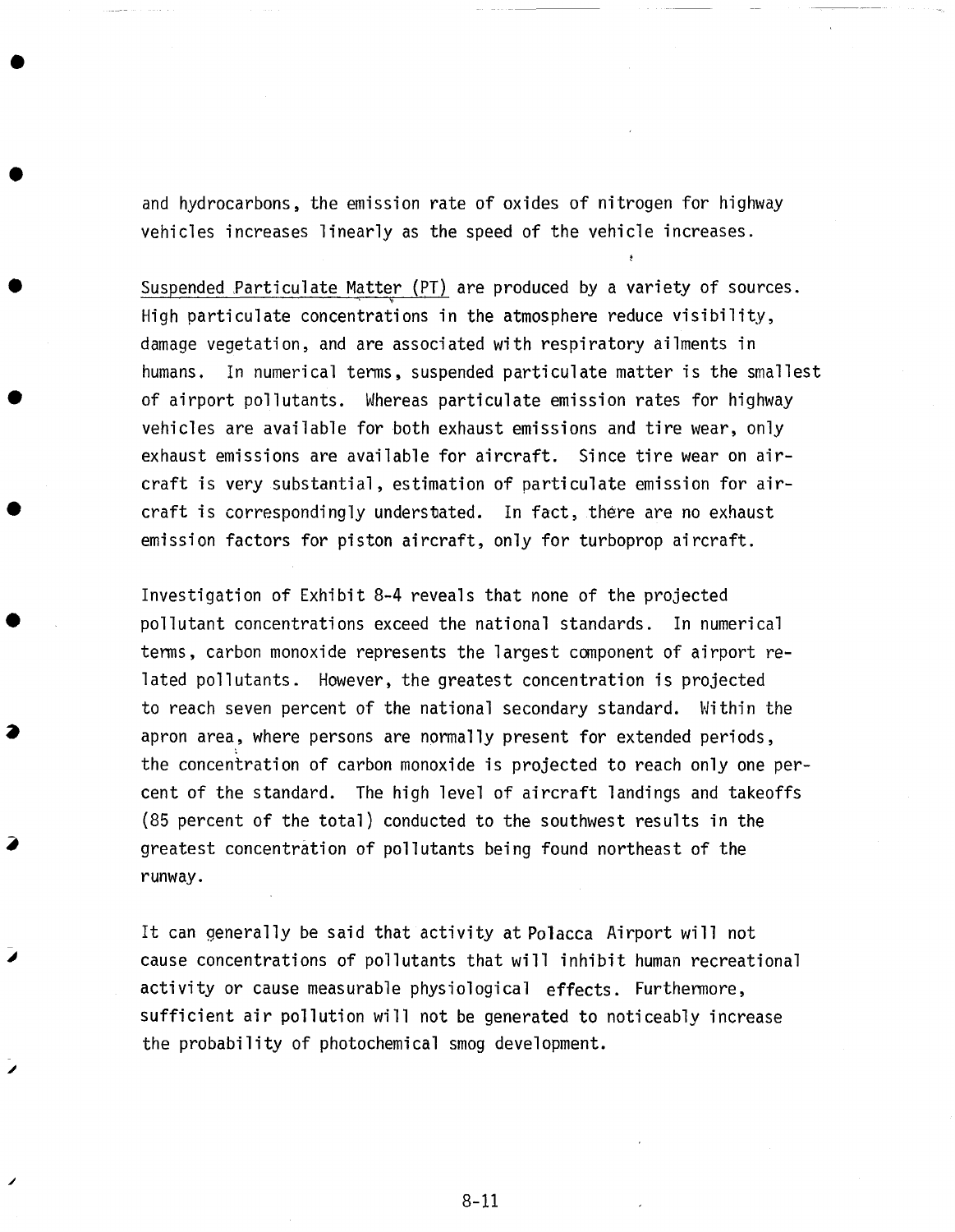Development of additional pollutant sources in the airport vicinity should be avoided to maintain air pollutant concentrations representative of a pristine environment. Undesirable pollutant sources would include commercial development requiring large automobile parking facilities, or production facilities with which exhaust stacks are associated. In particular, these types of pollutant sources should not be developed under aircraft approach and departure paths, or in line with the extended centerline of the runway.

With respect to non-pollutant facilities, the development of sensitive receptors in the airport vicinity should be avoided. Representative of sensitive receptors would be a hospital in which some people may be afflicted with respiratory ailments, or a school where an extensive amount of outdoor recreational activity is undertaken. As with the development of pollutant sources, the development of sensitive receptors should particularly avoid areas under the extended runway centerline.

## 8.3 VISUAL AESTHETICS AND RELOCATION OF PERSONS

The development recommended for Polacca Airport is of a type that improvements will not rise to a height substantially above the earth's surface. Additionally, the recommended improvemepts have a relatively small surface area. These improvements will not be visible from Highway 264 or any of the nearby villages.

None of the improvements recommended for Polacca Airport will require, now or in the future,the relocation of persons, businesses, farming or grazing rights.

### 8.4 TEMPORARY CONSTRUCTION IMPACTS

Í

There will be temporary unavoidable adverse impacts during construction of recommended improvements. These impacts will primarily be noise caused by heavy machinery and workmen, and degradation of air quality